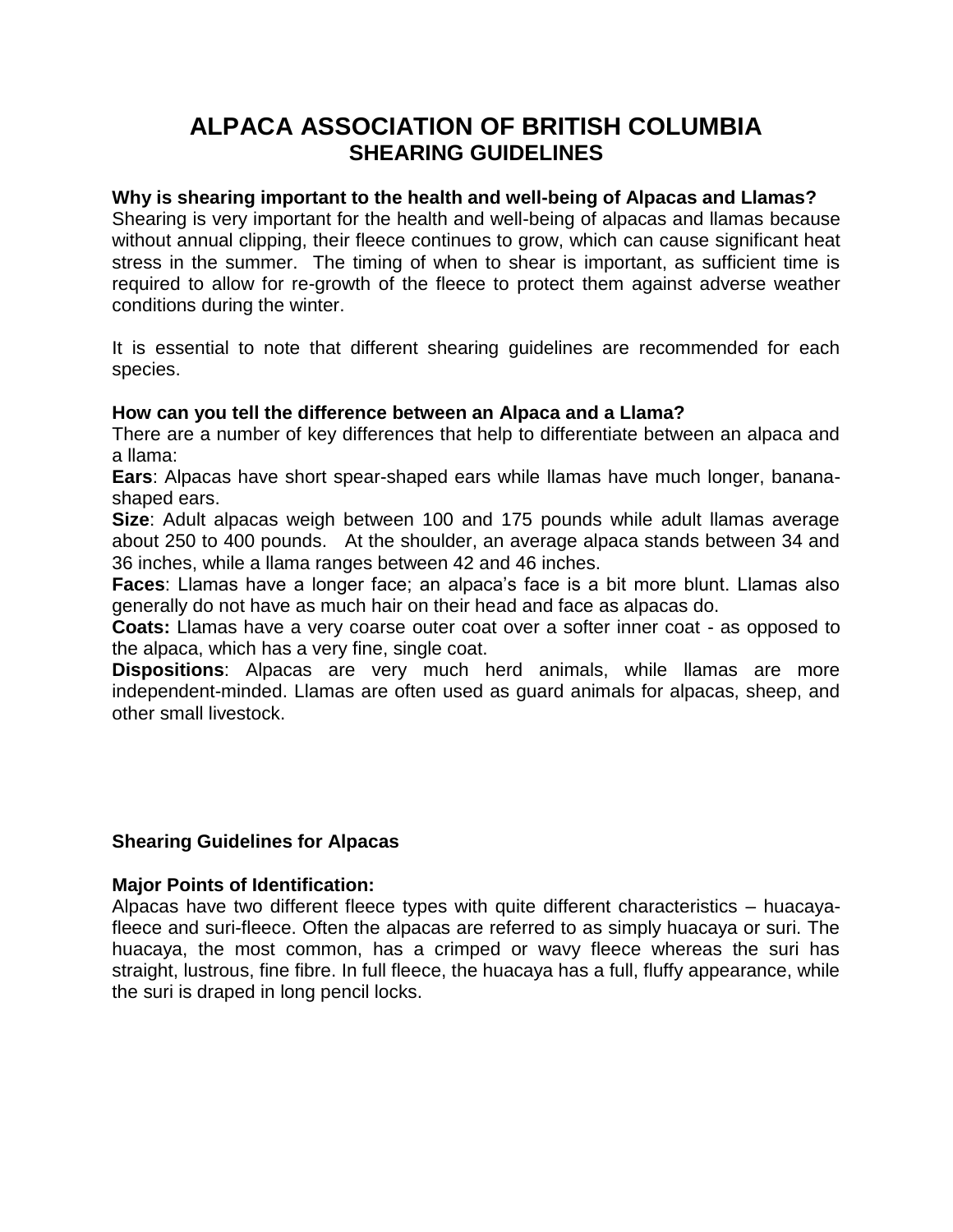



Huacaya Alpaca **Suri Alpaca** Suri Alpaca

# **Recommended Shearing Protocol Guidelines**

1) The VAST majority of alpacas must be sheared annually. The exception could be alpacas with a short staple length fibre.

2) Alpacas in British Columbia should be sheared in April or May.

# **Shearing Guidelines for Llamas**

There are two distinct types of llama in North America, with an infinite number of hybrids, combining the traits of the two. The shearing requirements are very different for the two species. Hybrids should be assessed on an individual basis.

**Ccara or Classic Llama** 

**Major Points of Identification:** 

**Smooth ears**: Long curved ears covered with short smooth fibre

**Smooth legs**: the fibre on the legs is short and smooth

**Distinctive Dual-coated Body fibre**: the Ccara llama is distinctively dual-coated, with long, coarse guard hair laying smoothly over a dense downy undercoat.

The protective guard hair of the Ccara acts as an umbrella against the rain and as a parasol, protecting the llama from the heat of the sun. It takes at least two years to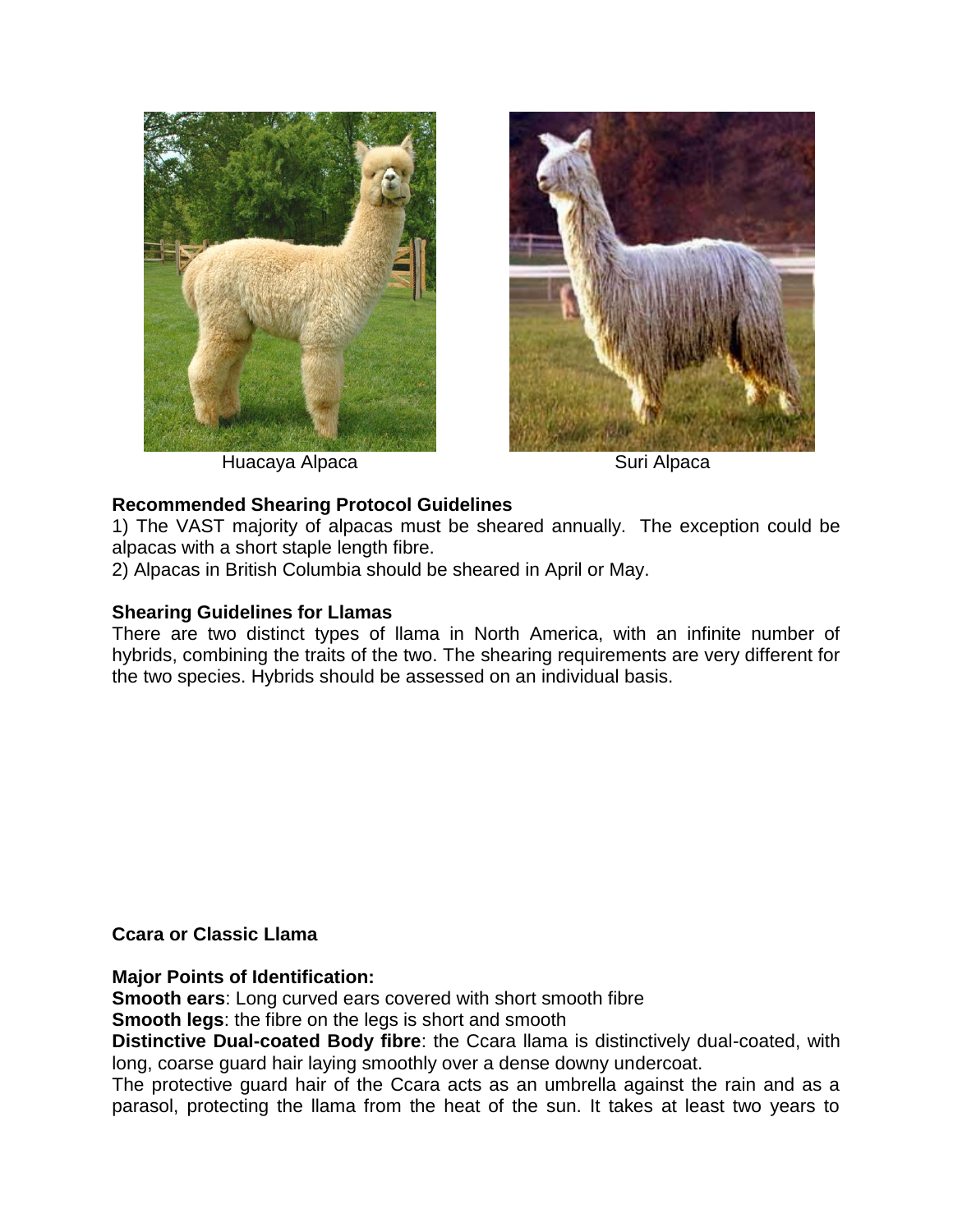regrow and if shorn, a weatherproof coat will usually be necessary in the winter, to avoid unnecessary suffering.





Ccara or Classic llama

## **Shearing Recommendations:**

Ideally, Ccara llamas should not be shorn, but should be deeply groomed in May or June each year. The soft under-down comes out easily with grooming, leaving the slowgrowing, protective guard hair intact. Ccara llamas that are not groomed can develop dense mats of rotten fibre, which will ultimately require shearing or clipping. In severe cases, these mats can cause heat stress.

## **Fibre or Woolly Llama**

**Major Points of Identification:** 

**Woolly ears**: the ears tend to be covered in long fibres that curl at the tip of the ear **Woolly legs**: the thick woolly coat extends most, if not all the way down the legs to the feet.

**Shaggy Body fibre**: The guard hair and down are almost inseparable creating a very woolly appearance. If not groomed, the coat quickly becomes shaggy and matted.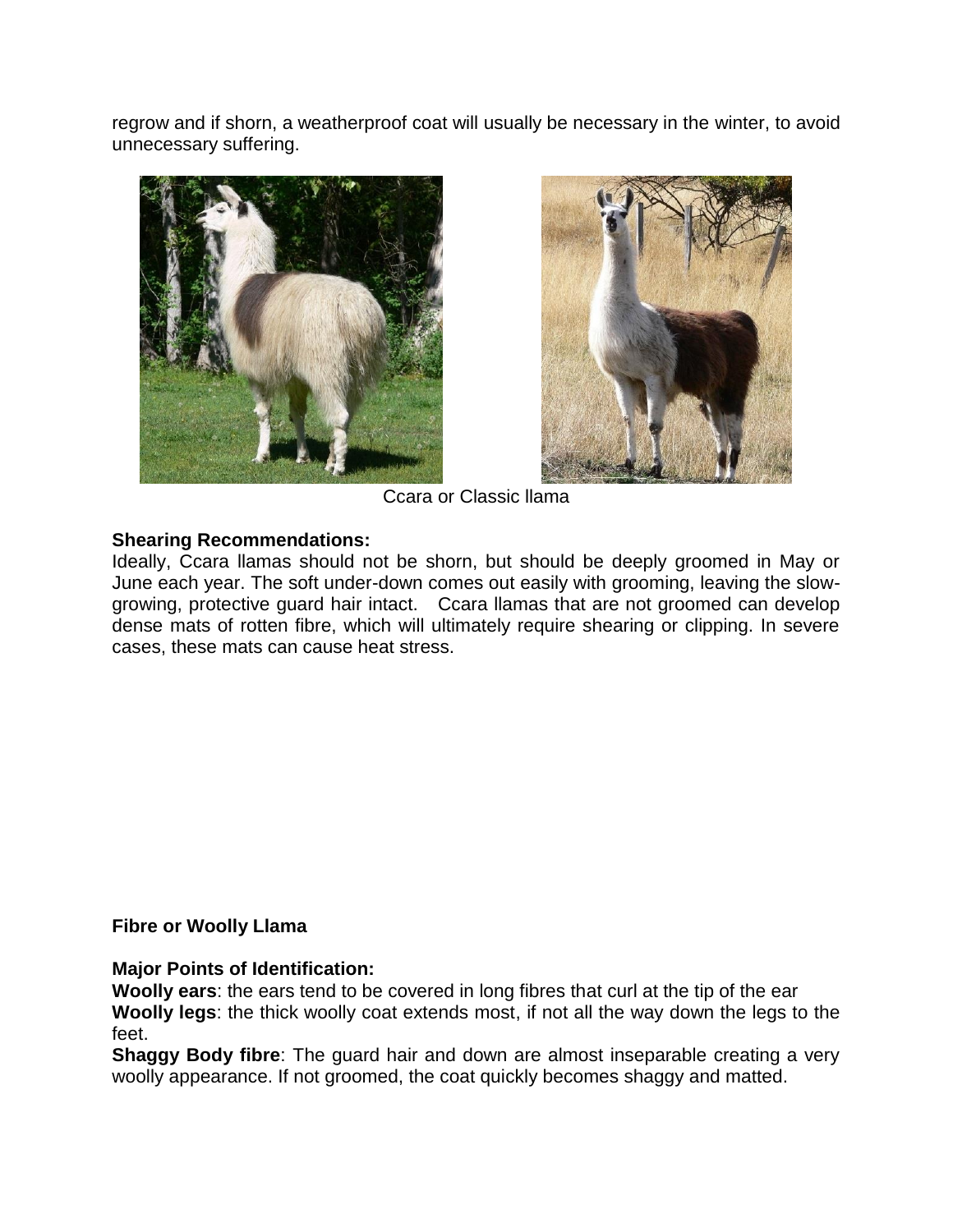Without the protective properties of the guard hair, the fibre llama is more susceptible to effects of weather and especially, the heat of the sun.



Fibre or Wooly Llama

## **Shearing Recommendations:**

In British Columbia, fibre llamas should be sheared each spring to allow adequate coat growth by winter and to avoid matting and heat stress during the summer.

## **Hybrids**

Any number of hybridizations can be found between the two main species. Hybrids usually have smooth ears and smooth legs, but the body fibre lacks the distinctive dual coat of the Ccara.

#### **Shearing Recommendations:**

Hybrid llamas most frequently should be treated in the same way as fibre llamas, but may require a weatherproof coat in the first winter after shearing.

#### **Suri Llamas**

The Suri-coated llama is usually shorn or clipped once every two years and like the Ccara llama, will usually require a weatherproof coat in the first winter after shearing.